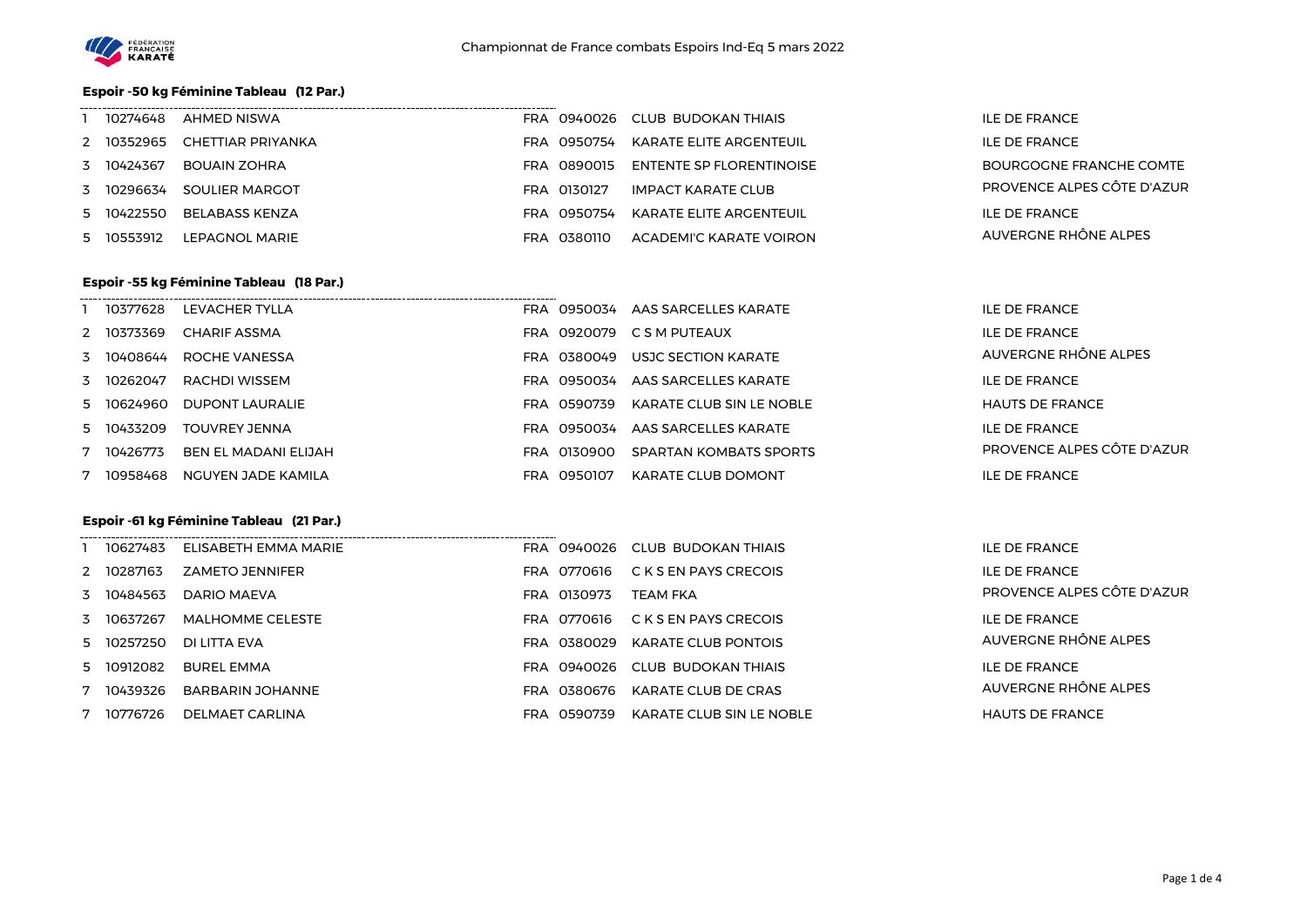

### **Espoir -68 kg Féminine Tableau (14 Par.)**

| 10529852   | SOMBE THALYA          |     | FRA 0770616 | C K S EN PAYS CRECOIS                | ILE DE FRANCE        |
|------------|-----------------------|-----|-------------|--------------------------------------|----------------------|
| 2 10242034 | FLAMAND NATANAELE     | FRA | 0910012     | AMICALE SPORTIVE EVRY SECTION KARATE | ILE DE FRANCE        |
| 3 10377559 | <b>FOULON JORDANE</b> | FRA | 0680695     | TANSFI KARATF                        | <b>GRAND EST</b>     |
| 3 10200965 | MARMOT MELINDA        | FRA | 0950034     | AAS SARCELLES KARATE                 | ILE DE FRANCE        |
| 5 10802541 | ETTIEN CHARLOTTE      | FRA | 0950754     | KARATE ELITE ARGENTEUIL              | <b>ILE DE FRANCE</b> |
| 5 10652217 | OKANOVIC MYRIAM       | FRA | 0380049     | USJC SECTION KARATE                  | AUVERGNE RHÔNE ALPES |
| 10448769   | LOUGHLIMI YOUSRA      | FRA | 0540619     | KARATE CLUB REHON                    | <b>GRAND EST</b>     |

#### **Espoir 68 et + kg Féminine Tableau (15 Par.)**

| 10382483   | L HYVER MARGOT              |     | FRA 0720008 | SAMOURAI 2000                        | PAYS DE LA LOIRE        |
|------------|-----------------------------|-----|-------------|--------------------------------------|-------------------------|
| 2 10482268 | PEA CLEMENCE                |     | FRA 0210630 | AKDC                                 | BOURGOGNE FRANCHE COMTE |
| 3 10637821 | SOMBE TRYCIA                |     |             | FRA 0940026 CLUB BUDOKAN THIAIS      | ILE DE FRANCE           |
| 3 10744542 | <b>CORANSON BEAUDU EMMA</b> |     | FRA 0950034 | AAS SARCELLES KARATE                 | <b>ILE DE FRANCE</b>    |
| 5 10272760 | <b>ZUCKER FANNY</b>         | FRA | 0910012     | AMICALE SPORTIVE EVRY SECTION KARATE | ILE DE FRANCE           |
| 5 10525312 | <b>OUISSA CHAHINAZ</b>      |     | FRA 0300716 | TEAM OUISSA KARATE NIMES             | <b>OCCITANIE</b>        |
| 10964603   | BERRABANE CELYA             |     | 0720008     | SAMOURAI 2000                        | PAYS DE LA LOIRE        |

## **Espoir -60 kg Masculin Tableau (35 Par.)**

| 10467449   | HELLAL AHMED EL AMINE   |     |             | FRA 0950090 CLUB SPORTF MUNICIPAL D'EAUBONNE KARATE | <b>ILE DE FRANCE</b>       |
|------------|-------------------------|-----|-------------|-----------------------------------------------------|----------------------------|
| 2 10369198 | <b>FALCO ENZO</b>       |     |             | FRA 0380049 USJC SECTION KARATE                     | AUVERGNE RHÔNE ALPES       |
| 3 10674842 | MENNESSIER LOGAN SAMUEL |     |             | FRA 0720008 SAMOURAI 2000                           | PAYS DE LA LOIRE           |
| 3 10687405 | MEZIANE RAYYAN          |     |             | FRA 0920079 CSM PUTEAUX                             | <b>ILE DE FRANCE</b>       |
| 5 10400599 | LEGER TITOUAN           |     |             | FRA 0940026 CLUB BUDOKAN THIAIS                     | <b>ILE DE FRANCE</b>       |
| 5 10333459 | BEGUE MELVIN            |     | FRA 0450037 | BUDOKAN KARATE ORLEANS                              | <b>CENTRE VAL DE LOIRE</b> |
| 7 10297987 | <b>LOZANO YANIS</b>     |     |             | FRA 0850005 FONTENAY KARATE SHOTOKAN                | PAYS DE LA LOIRE           |
| 7 10610182 | <b>AZEBOUCH MADRISS</b> | FRA | 0690077     | SEN NO SEN KARATE VENISSIEUX                        | AUVERGNE RHÔNE ALPES       |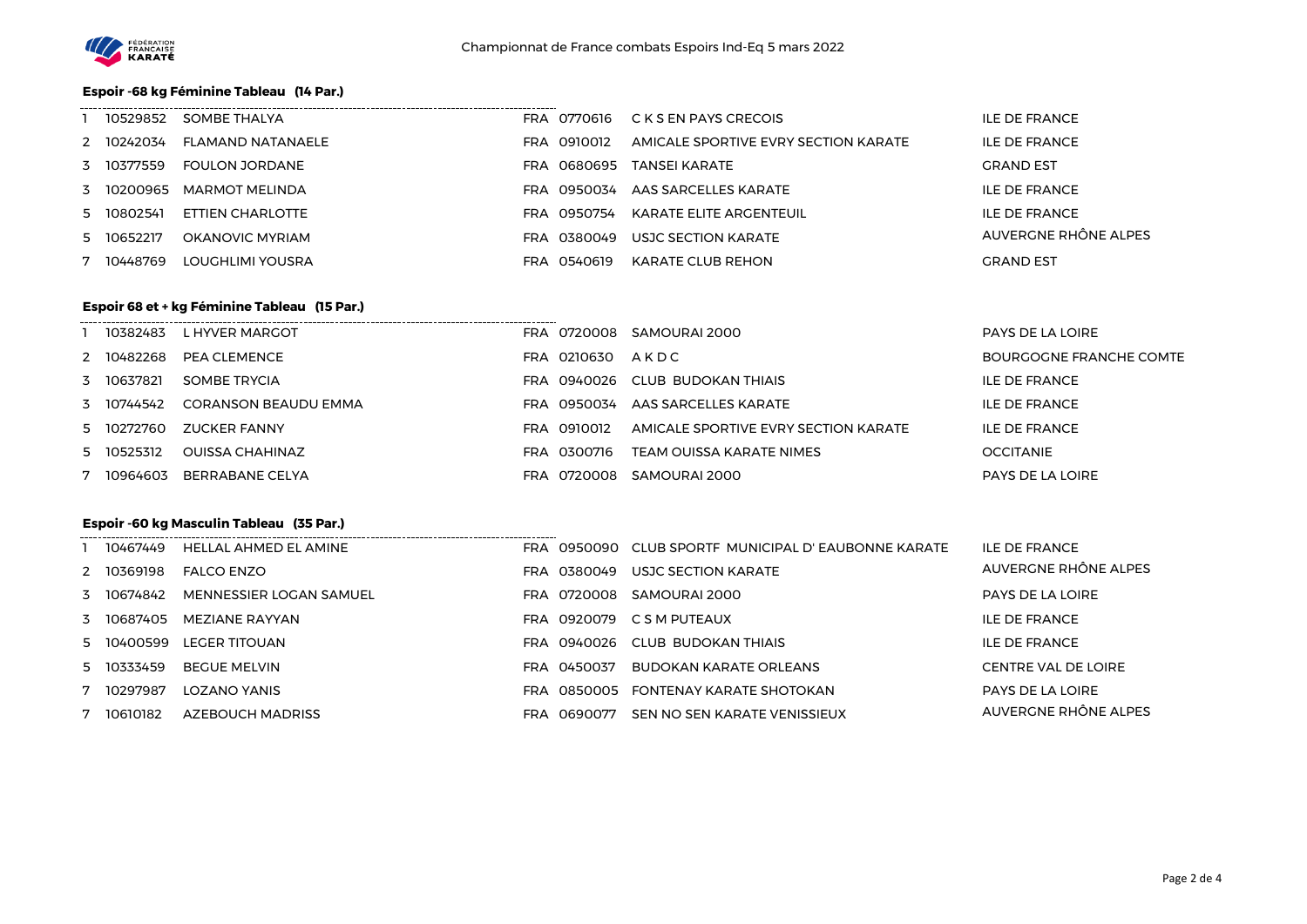

# **Espoir -67 kg Masculin Tableau (29 Par.)**

| 10279207   | DE BARROS DAMIEN         |     |             | FRA 0950034 AAS SARCELLES KARATE | <b>ILE DE FRANCE</b>       |
|------------|--------------------------|-----|-------------|----------------------------------|----------------------------|
| 2 10234066 | <b>TAS YANIS</b>         |     | FRA 0670716 | STADIUM OLYMPIQUE STRASBOURG     | <b>GRAND EST</b>           |
| 3 10353477 | <b>GAILLET REDWAN</b>    | FRA | 0590194     | KARATE CLUB DE CONDE             | <b>HAUTS DE FRANCE</b>     |
| 3 10112375 | LAMOTTE YANIS            |     | FRA 0210630 | AKDC                             | BOURGOGNE FRANCHE COMTE    |
| 5 10465906 | LAWANI MARC              |     | FRA 0910626 | S K B EPINAY SOUS SENART         | <b>ILE DE FRANCE</b>       |
| 5 10296633 | <b>GOUIRAN ALEXANDRE</b> |     | FRA 0130127 | <b>IMPACT KARATE CLUB</b>        | PROVENCE ALPES CÔTE D'AZUR |
| 10132804   | DERVEAUX ROMAN           |     | FRA 0910626 | S K B EPINAY SOUS SENART         | <b>ILE DE FRANCE</b>       |
| 10525307   | ENNASRI YASSINE          | FRA | 0300674     | ECOLE GARRIGUE KARATE DO         | <b>OCCITANIE</b>           |

### **Espoir -75 kg Masculin Tableau (32 Par.)**

| 10247730   | ELGUIR ILIES            | FRA 0690077    | SEN NO SEN KARATE VENISSIEUX               | AUVERGNE RHONE ALPES |
|------------|-------------------------|----------------|--------------------------------------------|----------------------|
| 2 10555687 | LARDJOUM ISSA           | FRA 0690077    | SEN NO SEN KARATE VENISSIEUX               | AUVERGNE RHÔNE ALPES |
| 3 10801849 | ASSEMAT HUGO            | FRA 0950754    | KARATE ELITE ARGENTEUIL                    | <b>ILE DE FRANCE</b> |
| 3 10345307 | DERIC LENNY             | FRA 0910626    | S K B EPINAY SOUS SENART                   | <b>ILE DE FRANCE</b> |
| 5 10241885 | RENAUD ANGY             |                | FRA 0400610 CL WADORYU KARA SUD ATLANTIQUE | NOUVELLE AQUITAINE   |
| 5 10240561 | <b>GUL+ûREN BORA</b>    | FRA 0270018    | STADE PORTE NORMANDE VERNON                | <b>NORMANDIE</b>     |
| 7 10457130 | <b>FLAUSS THEOPHILE</b> | FRA 0910753    | SAINT MICHEL SPORT KARAT+ë                 | <b>ILE DE FRANCE</b> |
| 10452944   | LANGEVIN RADJOU SAMUEL  | 0950034<br>FRA | AAS SARCELLES KARATE                       | <b>ILE DE FRANCE</b> |

# **Espoir -84 kg Masculin Tableau (16 Par.)**

| 10122410   | ABDESSELEM RAYBAK       | FRA 0130019 | CLUB ARLESIEN DE KARATE DO   | PROVENCE ALPES CÔTE D'AZUR |
|------------|-------------------------|-------------|------------------------------|----------------------------|
| 2 10270443 | NGUYEN LEO              | FRA 0950107 | KARATE CLUB DOMONT           | ILE DE FRANCE              |
| 3 10362428 | SIOHAN ERWAN            | FRA 0210023 | UNION SP CHEMINOTS DIJONNAIS | BOURGOGNE FRANCHE COMTE    |
| 3 10790359 | MERIL SELWYNN           | FRA 0950608 | GONESSE KARATE CLUB          | <b>ILE DE FRANCE</b>       |
| 5 10311207 | SAID MOINDJIE OMAR      | FRA 0510618 | AMICALE JAMIN                | <b>CHAMPAGNE ARDENNE</b>   |
| 5 10599022 | MILJKOVIC LUKA          | FRA 0940026 | CLUB BUDOKAN THIAIS          | <b>ILE DE FRANCE</b>       |
| 10413846   | JOACHIM ARNAULD KILLIAN | FRA 0750022 | SPORTING INTERN K C          | <b>ILE DE FRANCE</b>       |